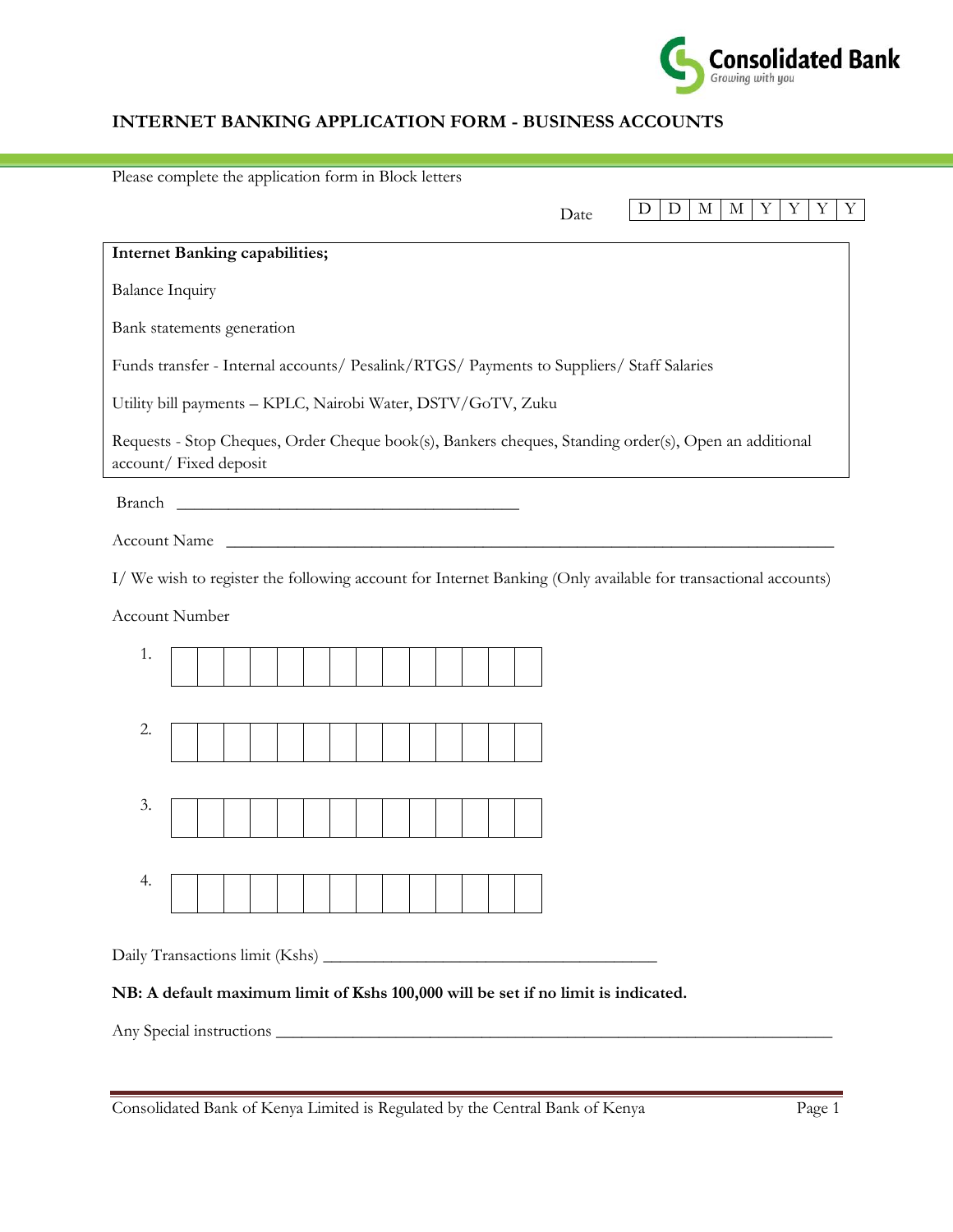| <b>Account Details</b>                                                                      |             |                                                    |                   |  |
|---------------------------------------------------------------------------------------------|-------------|----------------------------------------------------|-------------------|--|
| Postal address                                                                              | Postal code |                                                    | Town              |  |
| Telephone (office)                                                                          |             |                                                    | Email             |  |
| Mobile Telephone                                                                            |             |                                                    |                   |  |
| NOTE: One Time Password and alerts will be sent to the Business phone number provided above |             |                                                    |                   |  |
| 1 <sup>st</sup> Signatory                                                                   |             | 2 <sup>nd</sup> Signatory                          |                   |  |
|                                                                                             |             |                                                    |                   |  |
| First Name                                                                                  |             | First Name                                         |                   |  |
| Middle names                                                                                |             | Middle names                                       |                   |  |
| <b>Last Names</b>                                                                           |             | Last names                                         |                   |  |
| Description                                                                                 |             | Description                                        |                   |  |
| ID/Passport Number                                                                          |             | ID/Passport Number                                 |                   |  |
| Mobile Number                                                                               |             | Mobile Number                                      |                   |  |
| Specimen Signature (sign at the center of the Box)                                          |             | Specimen Signature (sign at the center of the Box) |                   |  |
|                                                                                             |             |                                                    |                   |  |
| Authoriser <sup>[1]</sup><br>Inputter $\Box$                                                |             | Inputter $\Box$<br>Authoriser <sup>[1]</sup>       |                   |  |
|                                                                                             |             |                                                    |                   |  |
| 3rd Signatory                                                                               |             | 4 <sup>th</sup> Signatory                          |                   |  |
|                                                                                             |             |                                                    |                   |  |
| <b>First Name</b>                                                                           |             | First Name                                         |                   |  |
| Middle names                                                                                |             | Middle names                                       |                   |  |
| Last Names                                                                                  |             | Last names                                         |                   |  |
| Description                                                                                 |             | Description                                        |                   |  |
| ID/ passport Number                                                                         |             | ID/ passport Number                                |                   |  |
| Mobile Number                                                                               |             | Mobile Number                                      |                   |  |
| Specimen Signature (sign at the center of the Box)                                          |             | Specimen Signature (sign at the center of the Box) |                   |  |
| Authoriser <sup>[1]</sup><br>Inputter $\Box$                                                |             | Inputter $\Box$                                    | Authoriser $\Box$ |  |

## **CUSTOMER DECLARATION**

I/We hereby apply for the above mentioned service. I warrant that the information provided above is true and complete. I/We authorize the Bank to make any enquiries necessary in connection with this application. I/We confirm having read and understood the General Terms and Conditions as well as the Internet Banking Terms and Conditions which has been availed to me/us and I/We accept the Terms and Conditions. I/We accept and agree that I/We are liable for all charges incurred through the use of this service and I/We hereby indemnify the Bank against any losses that may be incurred as a result of my use of this service. I/We understand that the Bank reserves the right to decline this application without giving reasons.